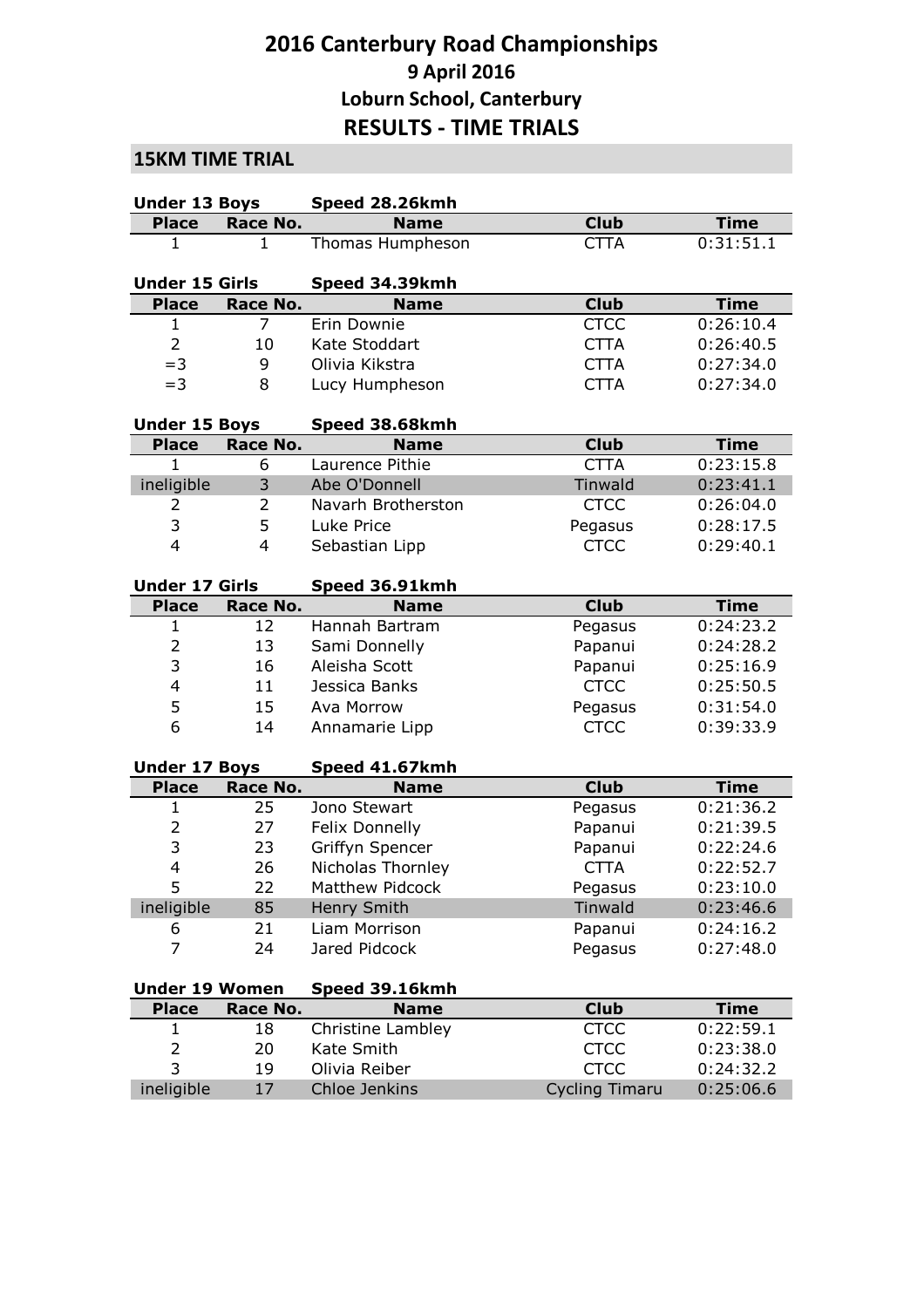| <b>Master 6 Women</b> |                        | Speed 38.03kmh                |             |             |
|-----------------------|------------------------|-------------------------------|-------------|-------------|
| <b>Place</b>          | Race No.               | <b>Name</b>                   | <b>Club</b> | <b>Time</b> |
| 1                     | 28                     | Mary Jones                    | <b>CTTA</b> | 0:23:40.3   |
|                       |                        |                               |             |             |
| <b>Master 6 Men</b>   |                        | Speed 40.97kmh                |             |             |
| <b>Place</b>          | Race No.               | <b>Name</b>                   | <b>Club</b> | <b>Time</b> |
| 1                     | 40                     | <b>Brent Cowie</b>            | Papanui     | 0:21:58.0   |
| $\overline{2}$        | 36                     | John De Garnham               | Pegasus     | 0:22:43.3   |
| 3                     | 39                     | Ian Milne                     | Pegasus     | 0:23:35.2   |
| $\overline{4}$        | 37                     | Dean Longhurst                | <b>CTTA</b> | 0:23:45.3   |
|                       |                        |                               |             |             |
| <b>Master 7 Women</b> |                        | Speed 38.24kmh                |             |             |
| <b>Place</b>          | Race No.               | <b>Name</b>                   | <b>Club</b> | <b>Time</b> |
| $\mathbf{1}$          | 90                     | <b>Sharon Prutton</b>         | <b>CTTA</b> | 0:23:32.2   |
|                       |                        |                               |             |             |
| <b>Master 7 Men</b>   |                        | Speed 40.97kmh                |             |             |
| <b>Place</b>          | Race No.               | <b>Name</b>                   | <b>Club</b> | <b>Time</b> |
| 1                     | 32                     | Gary Ferguson                 | Pegasus     | 0:21:57.7   |
| $\overline{2}$        | 33                     | Dennis Parker                 | Pegasus     | 0:22:51.0   |
| 3                     | 34                     | <b>Harold Williams</b>        | <b>CTTA</b> | 0:23:54.9   |
| $\overline{4}$        | 31                     | <b>Graham Collis</b>          | Papanui     | 0:24:55.7   |
|                       |                        |                               |             |             |
| <b>Master 8 Men</b>   |                        | Speed 35.11kmh                |             |             |
| <b>Place</b>          | Race No.               | <b>Name</b>                   | <b>Club</b> | <b>Time</b> |
| 1                     | 29                     | Alan Hood                     | Papanui     | 0:25:38.5   |
| $\overline{2}$        | 30                     | <b>Bruce Milne</b>            | Pegasus     | 0:27:41.8   |
|                       |                        |                               |             |             |
|                       | <b>25KM TIME TRIAL</b> |                               |             |             |
|                       |                        |                               |             |             |
|                       |                        |                               |             |             |
| <b>Master 5 Women</b> |                        | Speed 23.36kmh                |             |             |
| <b>Place</b>          | Race No.               | <b>Name</b>                   | <b>Club</b> | <b>Time</b> |
| $\mathbf{1}$          | 41                     | Karen Stuart-Smith            | <b>CTTA</b> | 1:04:12.4   |
| <b>Master 4 Women</b> |                        |                               |             |             |
|                       |                        | Speed 38.99kmh<br><b>Name</b> |             |             |
| <b>Place</b>          | Race No.               |                               | <b>Club</b> | <b>Time</b> |
| 1                     | 42                     | Sara Harnett                  | <b>CTTA</b> | 0:38:27.6   |
| 2                     | 44                     | Vicki Martin                  | <b>CTTA</b> | 0:41:18.8   |
| 3                     | 45                     | Tanya Merchant                | <b>CTTA</b> | 0:41:38.5   |
| $\overline{4}$        | 43                     | Trish Jones                   | <b>CTTA</b> | 0:43:08.3   |
|                       |                        |                               |             |             |
| <b>Master 3 Women</b> |                        | Speed 39.15kmh                |             |             |
| <b>Place</b>          | Race No.               | <b>Name</b>                   | <b>Club</b> | <b>Time</b> |
| 1                     | 47                     | Fiona Humpheson               | <b>CTTA</b> | 0:38:18.8   |
| $\overline{2}$        | 46                     | Lisa Goldsbury                | <b>CTTA</b> | 0:41:21.2   |
| 3                     | 48                     | Sarah Wylie                   | <b>CTTA</b> | 0:42:17.5   |
|                       |                        |                               |             |             |
| <b>Master 1 Women</b> |                        | Speed 36.13kmh                |             |             |
| <b>Place</b>          | Race No.               | <b>Name</b>                   | <b>Club</b> | <b>Time</b> |
| 1                     | 49                     | Vic Chapman                   | <b>CTTA</b> | 0:41:31.4   |
|                       |                        |                               |             |             |
| <b>Senior Women</b>   |                        | Speed 41.21kmh                |             |             |
| <b>Place</b>          | Race No.               | <b>Name</b>                   | <b>Club</b> | <b>Time</b> |
| $\mathbf{1}$          | 50                     | Jeannie Blakemore             | Pegasus     | 0:36:24.5   |
| $\overline{2}$        | 51                     | Sharlotte Lucas               | Papanui     | 0:36:44.1   |
| ineligible            | 86                     | Frances Smith                 | Tinwald     | 0:39:52.1   |